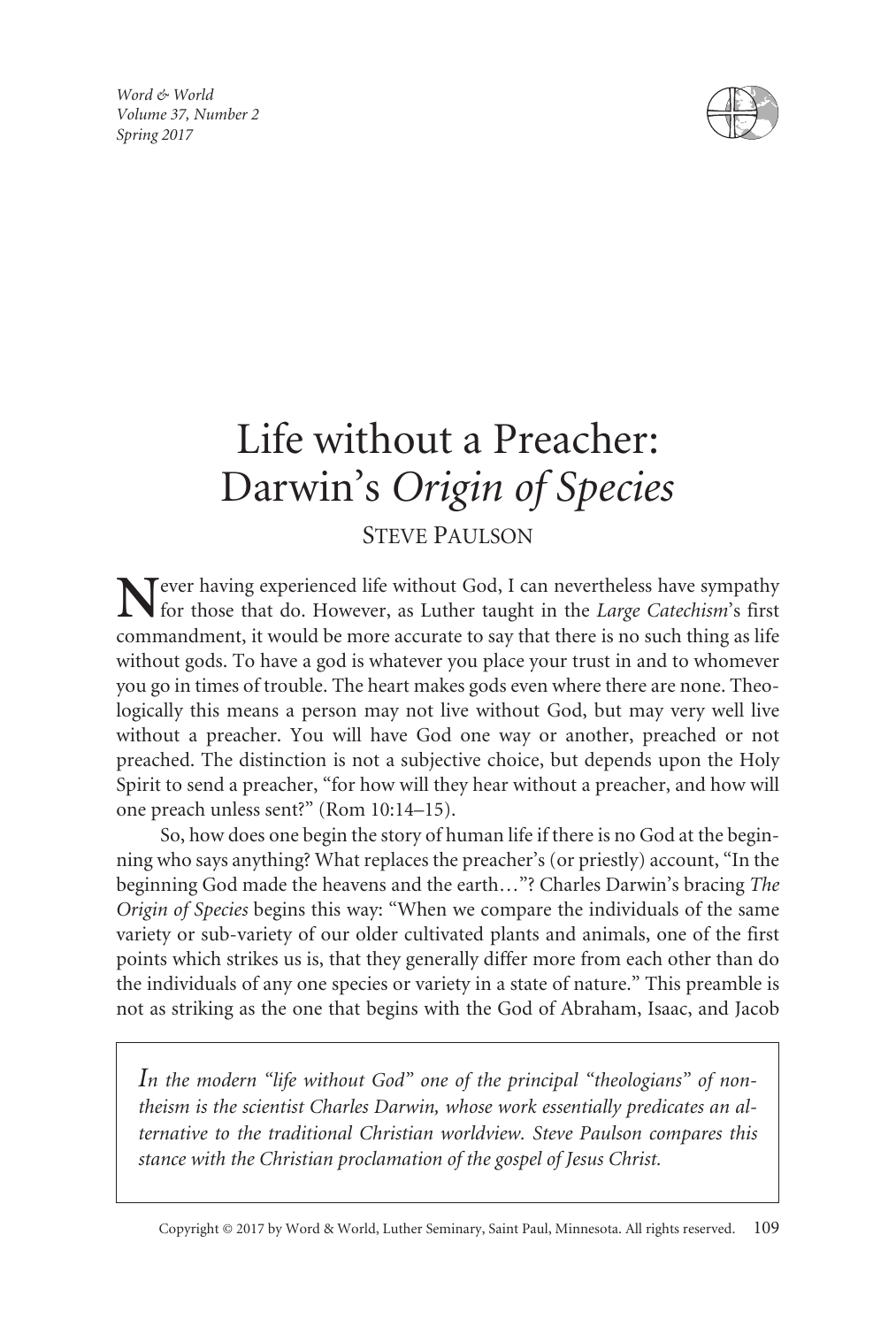giving a promise, but it is no less monumental. When God is silent the first thing we notice is the overwhelming diversity of life. Then we are compelled to seek the origin of this diversity in terms of a single, universal law, or as we say today, we seek a way to "celebrate" diversity. Diversity must begin in oneness, and somehow return to it.

### **GENRE OF GENESIS ONE**

This approach to life without a preacher has made the first chapter of Genesis a battleground that demands a judgment about genre—is it science or myth? Unfortunately, these two choices are severely limited, since they are both ruled tyrannically by the law alone. If the genre is scientific record, then we are dealing with development of life according to consistent laws of "nature." Creation would then mean working out the inviolable laws of origin—the first cause of the booming, buzzing multiplicity. If, however, the genre of first Genesis is myth, then its words are a kind of poetry that conveys ideas of the sort that shape young minds into preferred patterns of behavior. Myths are morals, less in the sense of ten commandments that reveal the minimum expectation of life (or God), and more like virtue that sets before children the goals to aspire to in order to reach full potential as a virtuous person. So teachers tell stories to students that prove themselves over time as ordered by our highest aspirations. Myths fit our teleological purposes (final cause) by providing a choice between good and evil. They concern aspirational law rather than merely descriptive natural law.

*This approach to life without a preacher has made the first chapter of Genesis a battleground that demands a judgment about genre is it science or myth? Unfortunately, these two choices are severely limited, since they are both ruled tyrannically by the law alone.*

So, despite their differences, what science and myth share is reading Genesis by the law alone. Consequently, both genres have difficulty with history, since history's accidents defy prognostication and often resist law and order. Virtues are often not met; laws of nature come to odious conclusions that we would rather deny, especially how certain is death. Yet myth has clearly become the preferred option for modern readings of Genesis concerning final cause, just as science had been the preferred medieval choice that described the origin of things as the unmoved mover. So, when "in the beginning God created" is understood as myth, the story says God is something good—indeed the highest good. Therefore, God cannot be the cause of everything in life since God cannot cause evil. Moreover, God's goodness never changes, and everything that comes out of him is good yesterday, today, and tomorrow. Humans who find themselves suffering under evil are then to align themselves with this goodness—as God is perfect, we are to be perfect. So, whether it is science or a myth, Genesis's first chapter is a treatise on God's goodness in the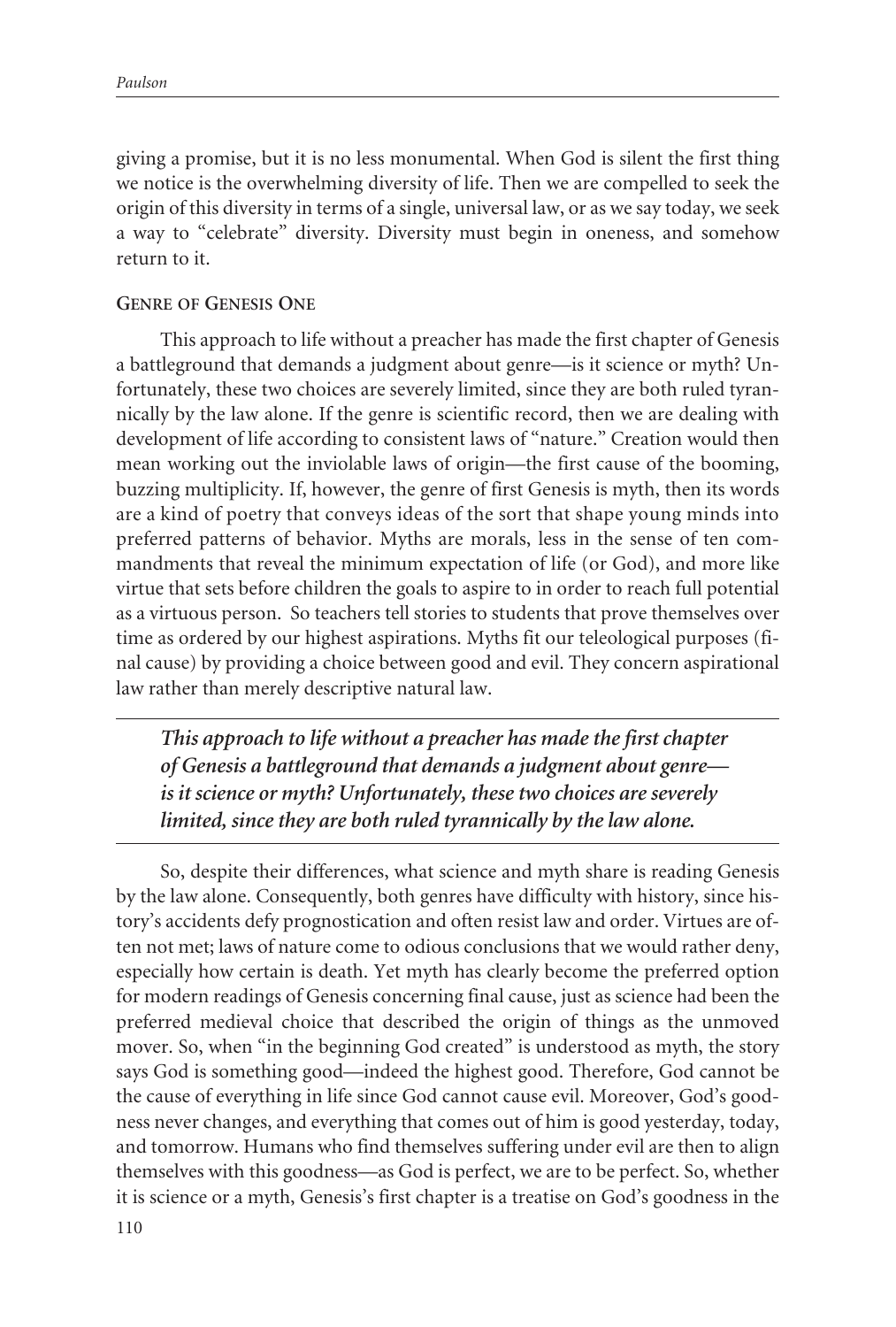form of the law. Thus regardless of type, we have our basic theological formula:  $God = good = law.$ 

Both genres assume what Darwin assumes, that God is not-preached. But this stands opposed to the point of Psalm 33, for a prominent example, in which the Creator is inescapably the preached God: "By the word of the LORD the heavens were made, and by the breath of his mouth all their host.…For he spoke, and it came to be; he commanded, and it stood firm" (vv. 6, 9). Here we meet a theological crossroads. We can either take up creation and Genesis 1 without a preacher, or with one. More to the point, we can take creation itself, or life, with or without a preacher. Modern life is precisely the choice of the one path that has no preacher. This is a choice, a project, a desire, and a will—all of these—and just so a bondage that demands its God and creation to be without any word of promise—taken straight up according to the law alone. Theologically this produces a "general" doctrine of God (*de deo uno*), whether it is myth or science that assumes God is hiding. As long as God hides we have no choice but to live life without reference to him/it/her.

#### **(S)ELECTION**

No one has described this situation of life without a preacher better than Charles Darwin, who purportedly rejected his Christian faith, as much as that is possible, prior to the voyage of the *Beagle*. That means his description of life without a preacher came not because of what he discovered on the Galápagos Islands but because he could not theoretically bear a world back in jolly England in which a preacher elected him outside the law. Perhaps there weren't many Anglicans willing to do it anymore. After all, who can bear the exclusivity of Christ and the contingency of hearing a preacher? This chance is something akin to the very contingency (variation, difference) that Darwin was about to rediscover in another place and location within the mystery of heredity, only this time presumably without God to blame. So he did what any red-blooded man without a preacher would do. He rebelled against the election by God through a preached word of gospel and came to hate predestination and the gospel. This decision is the expression in a man's life of the *Enlightenment*, which is at root none other than the attempt to be rid of preachers once and for all. Who would not approve of that, if it could be done? Indeed, it is true that one can easily elude a preacher (it happens all the time), but what is discovered instead is the constant law revealed in "nature," and nature allows no pious dreams of God rewarding the good or throwing grace and mercy into judgments.

The hidden God operated just like Darwin did with his doves—that is, as a breeder, whose attention rests on the thesis of heredity that "like produces like."<sup>1</sup> Even Darwin didn't know why this was the case, as there was yet no gene theory

<sup>&</sup>lt;sup>1</sup>Charles Darwin, *The Origin of Species*, ed. Gillian Beer (Oxford: Oxford University Press, 1996) 12.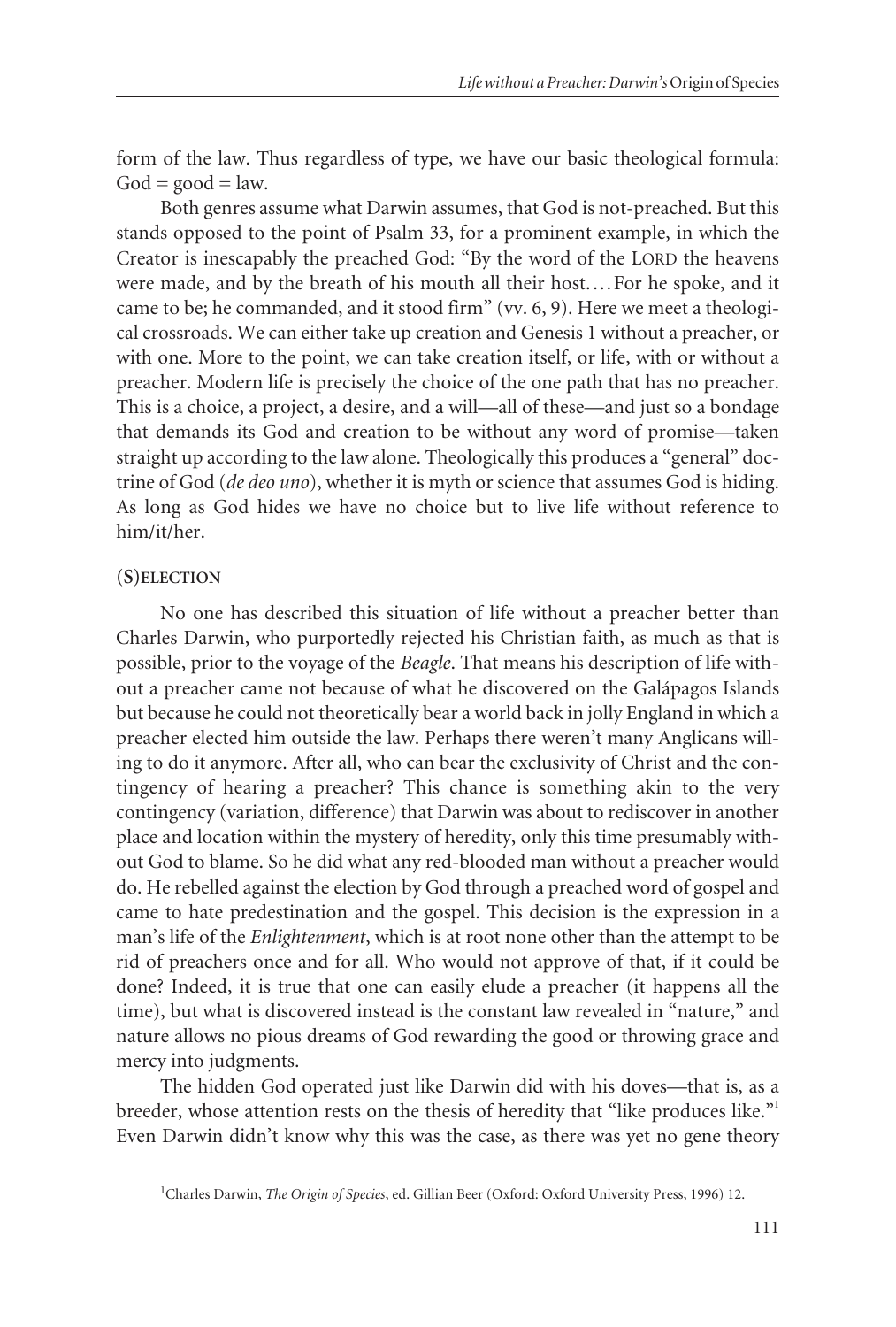available, but he knew that breeders depended upon a sire producing something like himself. So Darwin famously asked, How do varieties of creatures arise if like produces like? The answer lay in having breeders *select* traits they desire: like produces like, but little variations from parents occur. Breeders choose the variations they want, and thus the "breed" or species is born. So, Darwin says, "In Saxony, the importance of the principle of selection in regard to merino sheep is so fully recognized, that men follow it as a trade; the sheep are placed on a table and are studied, like a picture by a connoisseur…the sheep are each time marked and classed, so that the very best may ultimately be selected for breeding."<sup>2</sup> The same is true of a gardener with her beans. Darwin notes the book of Genesis speaks often about this matter of breeding, especially with the story of Jacob.

Now if one wants a new breed it is gotten only gradually, with the breeder directing variations over time. But imagine if a breeder had not just weeks, but thousands and thousands of years to ply her trade. Then small changes over time would produce many variations that could be called *species*. This would not happen through a human decision, but through a power that transcends individual breeders, and is "by far the predominant Power."<sup>3</sup> With this, Darwin began capitalizing the word "Selection" in his tome as that ultimate power's name—the great, hidden, silent breeder overseeing all of nature.

Darwin called these collections of species produced by the breeding life-force "nature"—which is therefore the product of Selection. Large species, like doves, have the most variations in their ranks and so become dominant. The strong get stronger: "throughout nature the forms of life which are now dominant tend to become still more dominant by leaving many modified and dominant descendants."<sup>4</sup>

#### **STRUGGLE**

Darwin then asked, How are the variations Selected over time to fit in nature so that they are perfected or dominate? His answer was meant to overcome what he assumed was the teaching of the church in Genesis 1. Perfection is, after all, a legal word. In misguided churches, perfection is distorted to mean morally fulfilling the law as an act of personal virtue. But Darwin recognized that the law does not work that way. Law's purpose is not for producing virtue, it has another role, which is to limit overpopulation by making life a struggle. Law justifies no one. Selection is "natural," not virtuous: "We have seen that man by selection can certainly produce great results.…But Natural Selection, as we shall hereafter see, is a power incessantly ready for action, and is as immeasurably superior to man's feeble efforts, as the works of Nature are to those of Art."<sup>5</sup>

Selection limits population, but it does it wisely—the strong survive. In turn,

 Ibid., 28. Ibid., 37. Ibid., 50. Ibid., 52–54 and following quotations.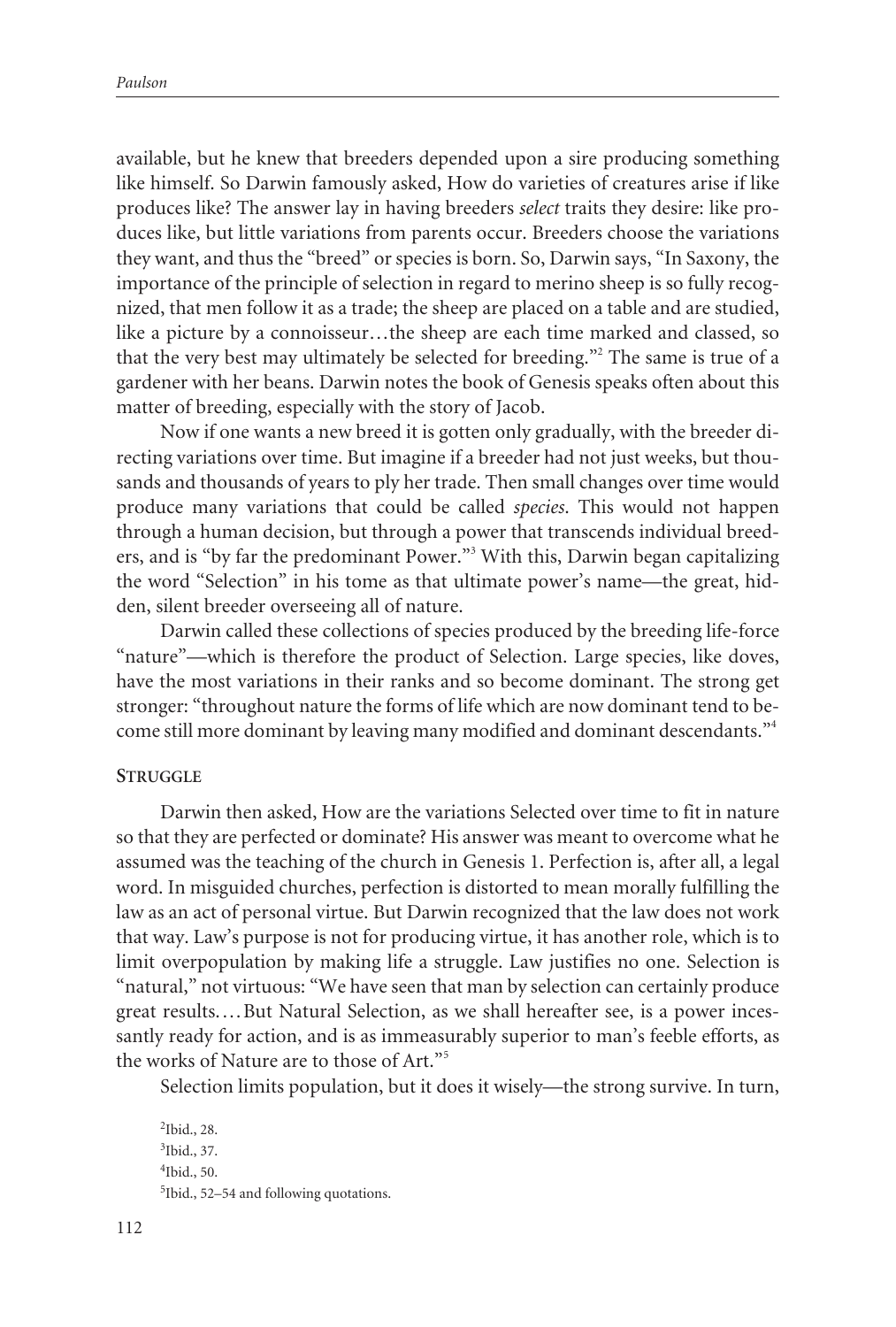"strong" simply means what the Unseen Breeder (i.e., Natural Selection) prefers. Life without a preacher is then given to us in one of Darwin's brilliant phrasings: "We behold the face of nature bright with gladness, we often see superabundance of food; we do not see, or we forget that the birds which are idly singing round us mostly live on insects or seeds, and are thus constantly destroying life; or we forget how largely these songsters, or their eggs, or their nestlings, are destroyed by birds and beasts of prey; we do not always bear in mind, that though food may be now superabundant, it is not so at all seasons of each recurring year." There is a realistic picture indeed, including our nice songbirds!

*Darwin's real problem with the first chapter of Genesis is not the six days, but the command of God that has no restraint: "be fruitful and multiply." Darwin notes with horror: "There is no exception to this rule." Any God who would command that sort of thing would be foolish indeed.*

The problem in nature, which requires a Natural Selector, is that "a struggle for existence inevitably follows from the high rate at which all organic beings tend to increase. Every being (which during its natural lifetime produces several eggs or seeds) must suffer destruction during some period of its life, otherwise, on the principle of geometrical increase, its numbers would quickly become so inordinately great that no country could support the product." This is the doctrine of Malthus, as Darwin noted, which must be applied to the whole of animal and vegetable life. The problem for the animal kingdom is that there is no change in this geometry for "prudential restraint from marriage." Life without a preacher is an orgy of marriage; since sex is for procreation, Darwin's real problem with the first chapter of Genesis is not the six days, but the command of God that has no restraint: "be fruitful and multiply." Darwin notes with horror: "There is no exception to this rule." Any God who would command that sort of thing would be foolish indeed.

So, in place of the empty space left by a feckless God with no limits on procreation (as preached by foolish ministers of the church), nature steps in to select. The consolation, Darwin concludes, is that "when we reflect on this struggle, we may console ourselves with the full belief, that the war of nature is not incessant, that no fear is felt, that death is generally prompt, and that the vigorous, the healthy, and the happy survive and multiply."<sup>6</sup> The theologian of glory always gives the best picture possible of life without a preacher. At least death is generally prompt for the weak. What checks unlimited growth? The amount of food, serving as prey, climate, epidemics—and all these things we summarize as "nature." Mother Nature is a better selector than a preacher in the end because she uses reason rather than

6 Ibid., 66.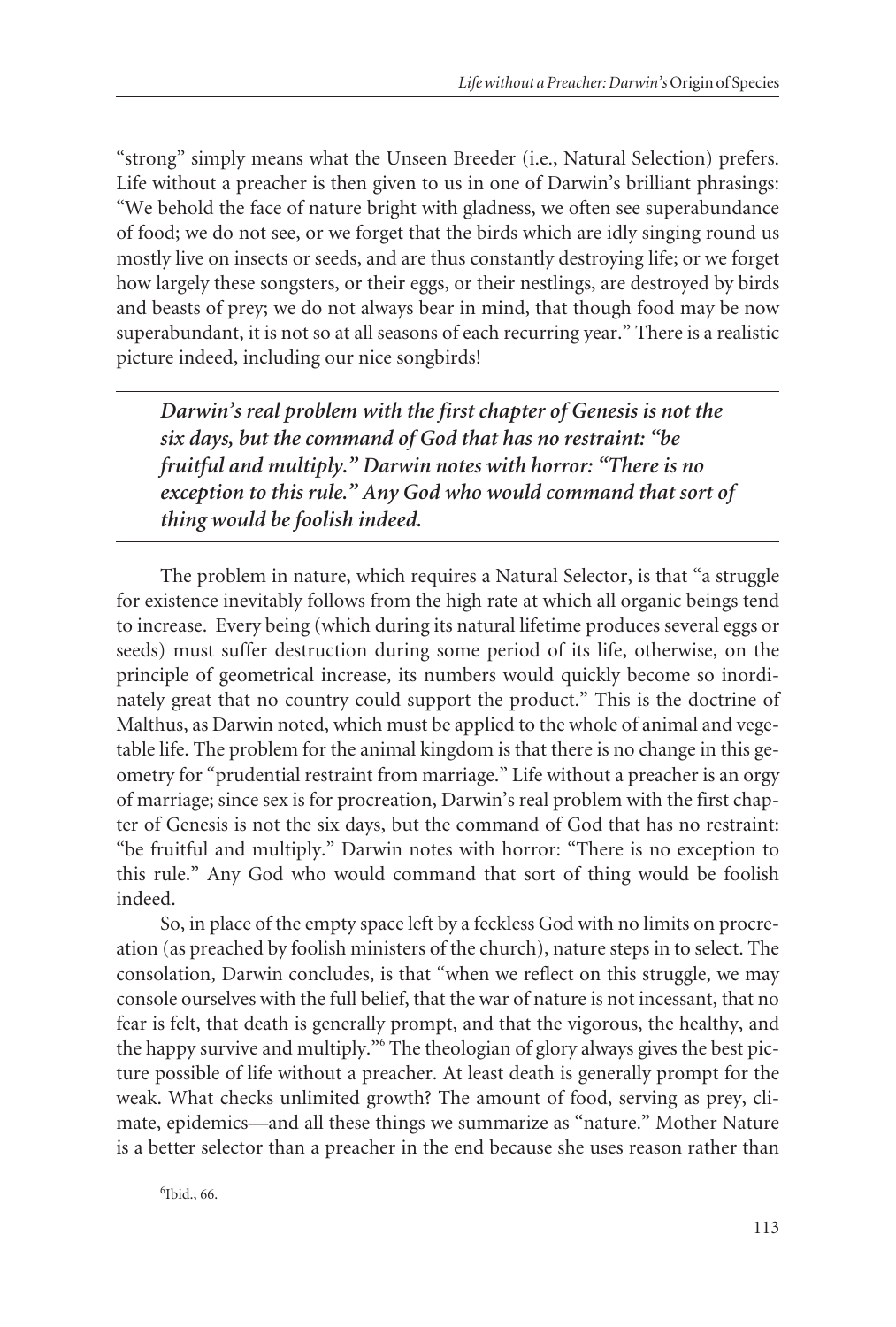feeling. If the results make humans shudder, you should know that Nature has a higher end than individuals.

#### **SEXUAL SELECTION**

Here Darwin is led to the second kind of struggle in the world without a preacher. That is, not survival, but procreation—thriving, being fruitful, and so Sexual Selection: "This depends not on a struggle for existence, but on a struggle between the males for possession of the females; the result is not death to the unsuccessful competitor, but few or no offspring."<sup>7</sup> How well do you produce your like? In fact, the real decision is not left to the male, but the female, as Darwin noted: "The rock-thrush of Guiana, birds of Paradise, and some others, congregate; and successive males display their gorgeous plumage and perform strange antics before the females, which standing by as spectators, at last choose the most attractive partner."<sup>8</sup> Of course, it is not simply the female that does the selecting, but the ultimate power of Nature: "If we then have under nature variability and a powerful agent always ready to act and select…what limit can be put to this power, acting during long ages and rigidly scrutinizing the whole constitution, structure, and habits of each creature, favouring the good and rejecting the bad? I can see no limit to this power, in slowly and beautifully adapting each form to the most complex relations of life." Mother Nature is almighty. We live under her eternal law. She (s)elects with no one to limit her, which partially reveals the hidden God by means of the inescapable laws of struggle and sexual reproduction.

Darwin recognized that nature's life without a preacher is *forensic*: being judged and judging. Expressed biologically, this says life concerns the chosen and unchosen so that the meaning of life is simply procreation. Breeding is quickly done, and when it is finished, ends in swift death even for those most successful at it. So, Darwin found "Mother Nature" was nothing other than a breeder. A Breeder is a [S]elector, so that he ended his life running from one Elector—the preacher —to another. In Mother Nature, at least, he found a sensible, legitimate election that did not subject him to a God who chooses losers by means of making his Son another loser sent to find one lost sheep while foolishly leaving the ninety-nine good-producing stock.

What is Nature's purpose? It is not to select and preserve individuals, as he had been taught at church. Nature is strewn with dead and dying birds, fish, and people for whom the Mother cares not. Instead, she operates at a level above the individual, preserving and altering large groups of general likeness known as species. At the start, creation is a rather rowdy bundle of diversity that needs someone to breed it toward a useful goal. That is, creatures must be perfected not as individuals but groups. A breeder of pigeons does this by an aesthetic ("I think this sort of bird is pretty, I'll make more") or a practical choice ("I think this kind of bird is useful

<sup>7</sup> Ibid., 73. 8 Ibid., 74.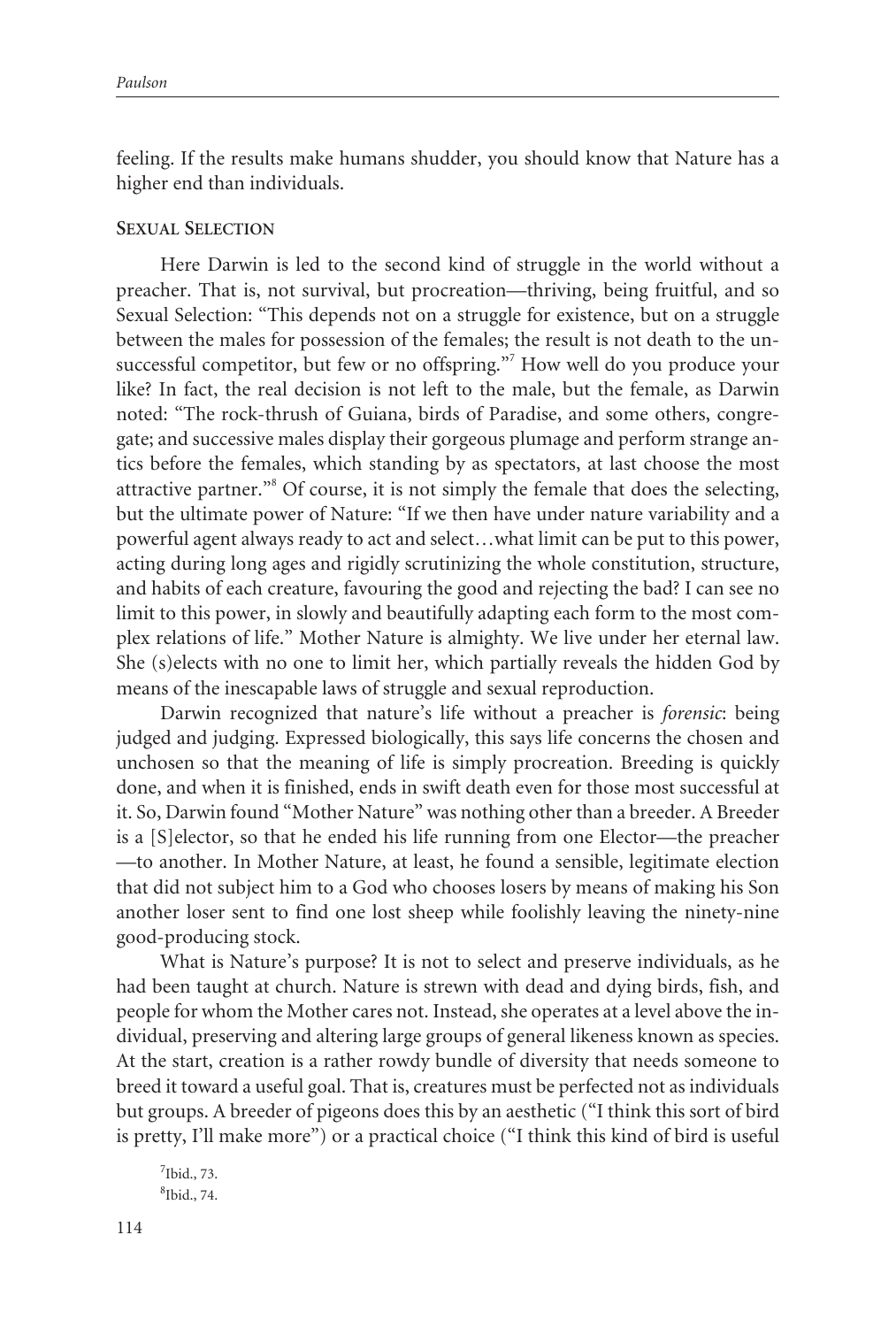to me, it flies farther to deliver messages"). Yet, Nature is not so fickle as to be merely aesthetic, so how does she make her decisions practically? Through *struggle*. All creatures want to increase, and so they bump up against each other for limited space and resources. Yet, it is not just the strong who survive—it is the ones who are most well suited to fit Mother Nature—her climate and available prey—which Darwin calls "adaptability."

*Darwin recognized that nature's life without a preacher is forensic: being judged and judging. Expressed biologically, this says life concerns the chosen and unchosen so that the meaning of life is simply procreation. Breeding is quickly done, and when it is finished, ends in swift death even for those most successful at it.*

Unlimited growth is not what the Mother wants—it is Planned Parenthood. But it is her plan, not ours. Adaptability to her conditions is the meaning of life. Perfection requires variation (diversity) and patience—a *long* time—to encourage nearly unnoticeable differences in the direction that eons reveal as Mother's choice. So while struggle creates a "natural" rather than ecclesial selection, the point is to get used to your particular place in her system. What role do you play? What is your meaning in life? Mother Nature never speaks, but the answer becomes obvious over a long enough stretch. How important are you to Nature? Not very. Darwin is teaching personal humility, which was once the specialty of the church and Augustine, but now is the habitation of the scientist. What the monks tried to attain by cloister, we now must attain through painstaking accumulation of data.

Meanwhile, without a preacher you will have only Mother Nature—the Breeder. That means, your role in her work is procreation. You reproduce, and by this, perhaps, will add some small variation in life that is preferred by her in the cosmic plan over a nearly infinite expanse of life. This is your meaning, your destiny, your fate. Primarily this means accepting the fact that individuals do not matter. Mother likes identifiable "groups," not individuals. You must also accept the fact that the struggle for existence is necessary on a grand scale, even though you yourself will lose in every single case. Procreate and die, this is your Mother's law.

Interestingly enough, this role in nature's plan also involves *trust* because we cannot "see" these changes. We must very carefully lay out a host of linked evidence over a long period of time by which we may imagine, but never see, the big picture Mother Nature sees. Yet for theology it is important to note that trust is precisely in the law, not the gospel—specifically the "law of nature."<sup>9</sup> One would have to hope that this law is eternal, necessary, inescapable, and inevitable so that our real purpose is getting used to the necessity of our own deaths for the sake of

9 Ibid., 381.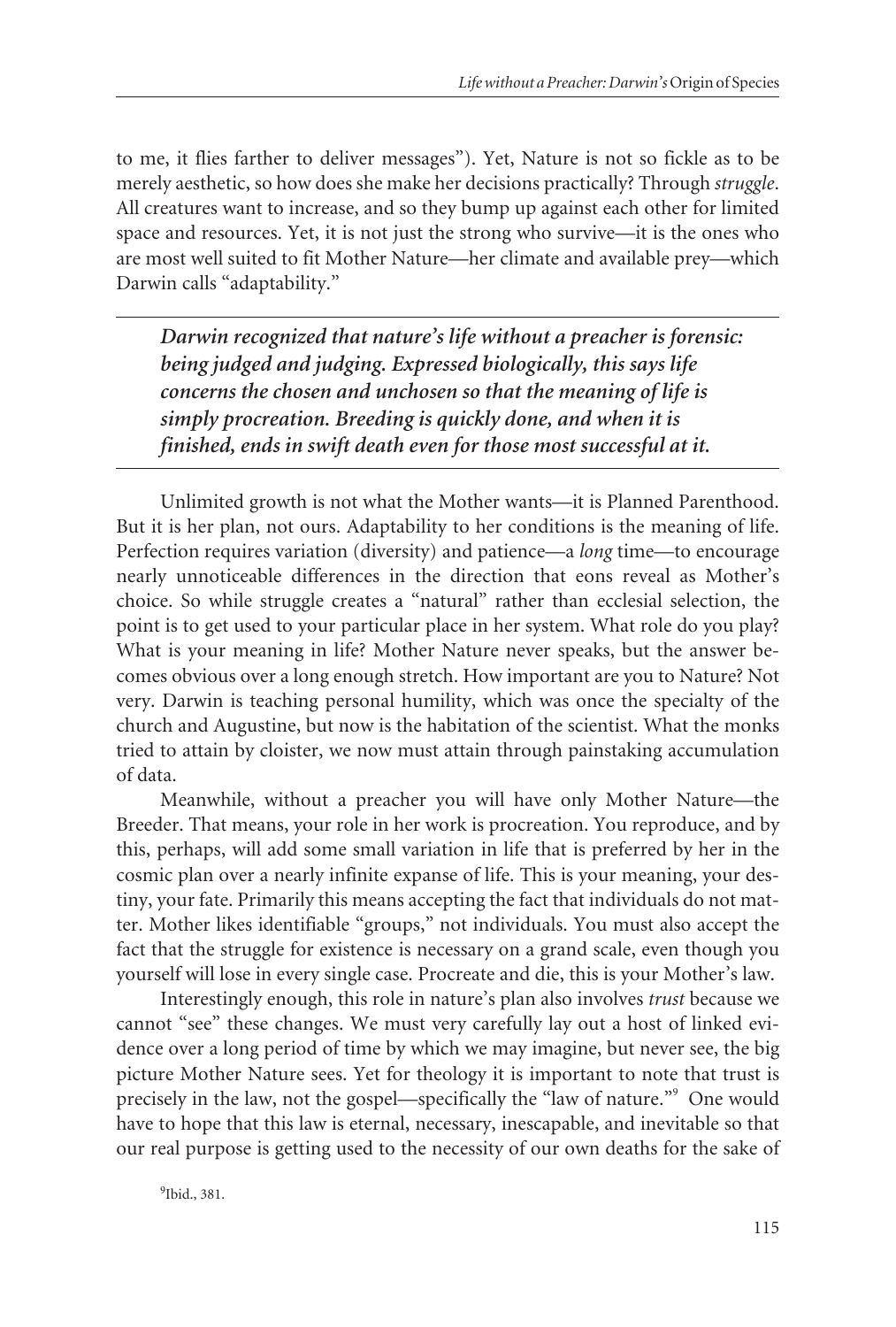life, greening things by reducing the world of useless population and helping to orient the species in the proper direction through the proper use of sex.

#### **PREACHED OR UNPREACHED**

The first chapter of Genesis is either the preached God speaking, or is the myth/science of the unpreached God. Darwin's is a particular telling of the story of Adam and Eve since he assumes that in the beginning there were only a "few forms," or preferably one: "There is a grandeur in this view of life, with its several powers, having been originally breathed by the Creator into a few forms or into one; and that, whilst this planet has gone cycling on according to the fixed law of gravity, from so simple a beginning endless forms most beautiful and most wonderful have been, and are being evolved."<sup>10</sup> So ends the *Origin of Species*. We have to get over wanting to survive as individuals while the planet cycles according to fixed law. If we can do that, then we will be free. Mother Nature loves groups, not individuals. So Darwin concluded: "Finally, it may not be a logical deduction, but to my imagination it is far more satisfactory to look at such instincts as the young cuckoo ejecting its foster-brothers,—ants making slaves,—the larvae of ichneumonidae feeding within the live bodies of caterpillars, not as specially endowed or created instincts, but as small consequences of one general law, leading to the advancement of all organic beings, namely, multiply, vary, let the strongest live and the weakest die." That is the satisfactory law by which nature selects, and it is far better than to have a preached God who has mercy on whomever he wills.

> *The preacher in Genesis is not taking issue with Darwin's depiction of life that starts in one and depends utterly on procreation. Indeed, that is largely the point. But yet, that priestly account knows something Darwin does not: God's words are not simply law, but gospel.*

The preacher in Genesis is not taking issue with Darwin's depiction of life that starts in one and depends utterly on procreation. Indeed, that is largely the point. But yet, that priestly account knows something Darwin does not: God's words are not simply law, but gospel. There is a command with the threat of death, but also a promise that is free: "do not eat…you may eat…" This preacher is not afraid of God choosing individuals, especially the wrong kind. Nor is this preacher afraid of the vast numbers of life in the midst of destruction currently underway. Indeed, the preacher is free to depend upon something other than Natural Selection; namely, a preached selection of the ungodly (while they are yet ungodly) made by the promise given to Adam and Eve before sin, and then again after it.

<sup>10</sup>Ibid., 396.